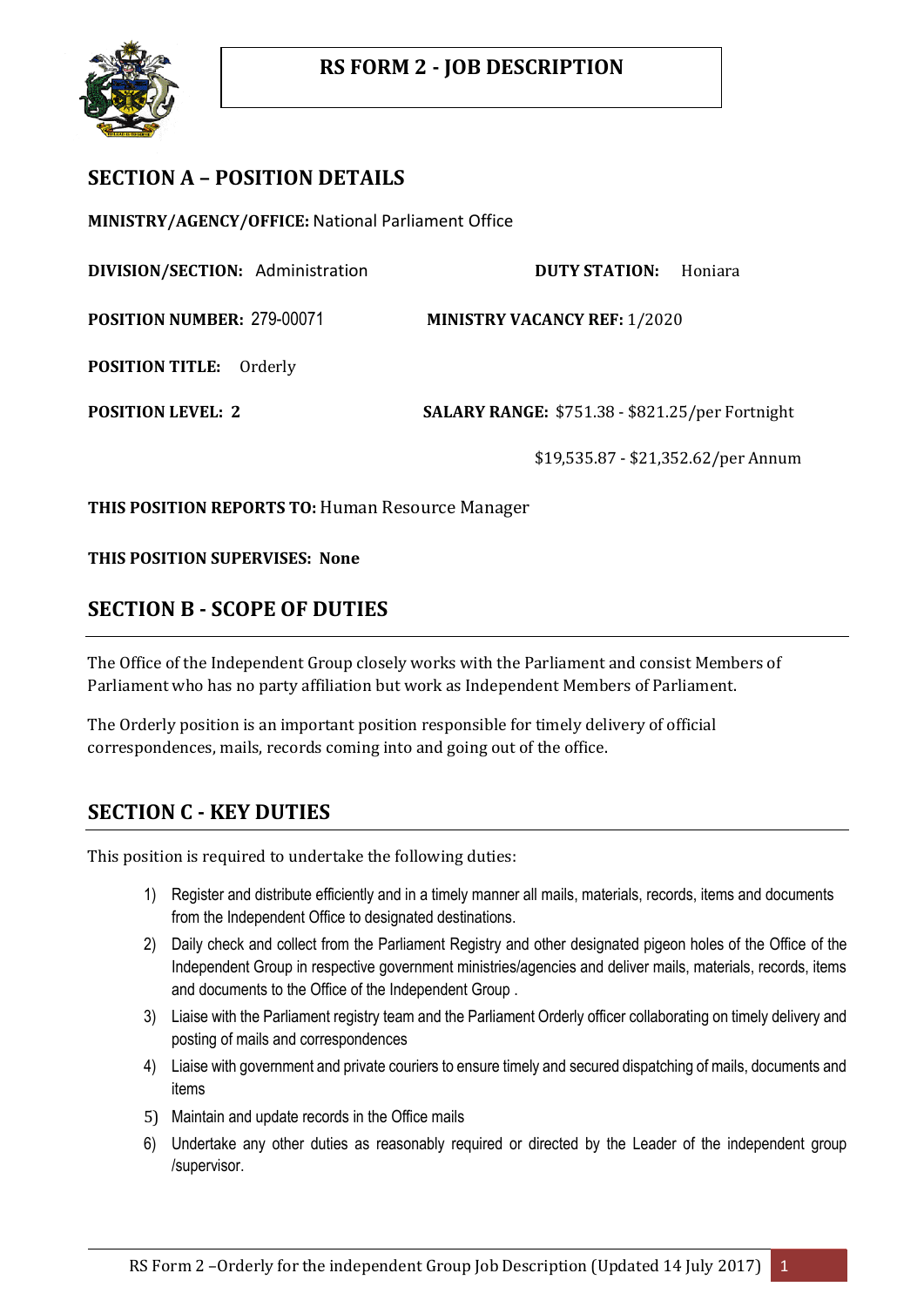## **SECTION D - KEY DELIVERABLES**

The incumbent of this position will have their performance assessed according to following key deliverables:

- 1. Applicants should be able to demonstrate:
- 1) Collect and deliver mails to the Office or destiny in a timely manner
- 2) Timely and routine checks of the Parliament registry and designated pigeon holes in respective ministries for mails and correspondences.
- 3) Collaborated with Parliament Orderly Officer and the Registry unit and efficiently circulate mails, correspondences, materials and information on time
- 4) Closely worked with private couriers and ensure safety and confidentiality of mails, documents, correspondences are maintained.
- 5) Keep updated records of mails and correspondences delivered from or into the office.
- 6) 100% attendance (unless on authorised leave) and compliance with Code of Conduct

# **SECTION E – QUALIFICATIONS AND CAPABILITIES**

#### Mandatory Qualifications

- Minimum educational level achieved Form 5 or 6 with relevant customer service and logistic experience
- Diploma in Human Resources management or admin management or secretarial

Capabilities Required

- Data input using Microsoft and excel
- communication skills using Ms Outlook and MS office programs
- Skills of coordinating team work

#### **SECTION F - KEY SELECTION CRITERIA**

Suitability for this position will be assessed against the following key selection criteria:

- KSC1. Education level from Form 5 or higher
- KSC2. Possess 3 to 4 years of work experience in related field
- KSC3. Understands the duties of the Orderly officer
- KSC4. Possess excellent interpersonal skills
- KSC5. Must be able to demonstrate a strong commitment to upholding Public Service Values and Code of Conduct including high level of work attendance